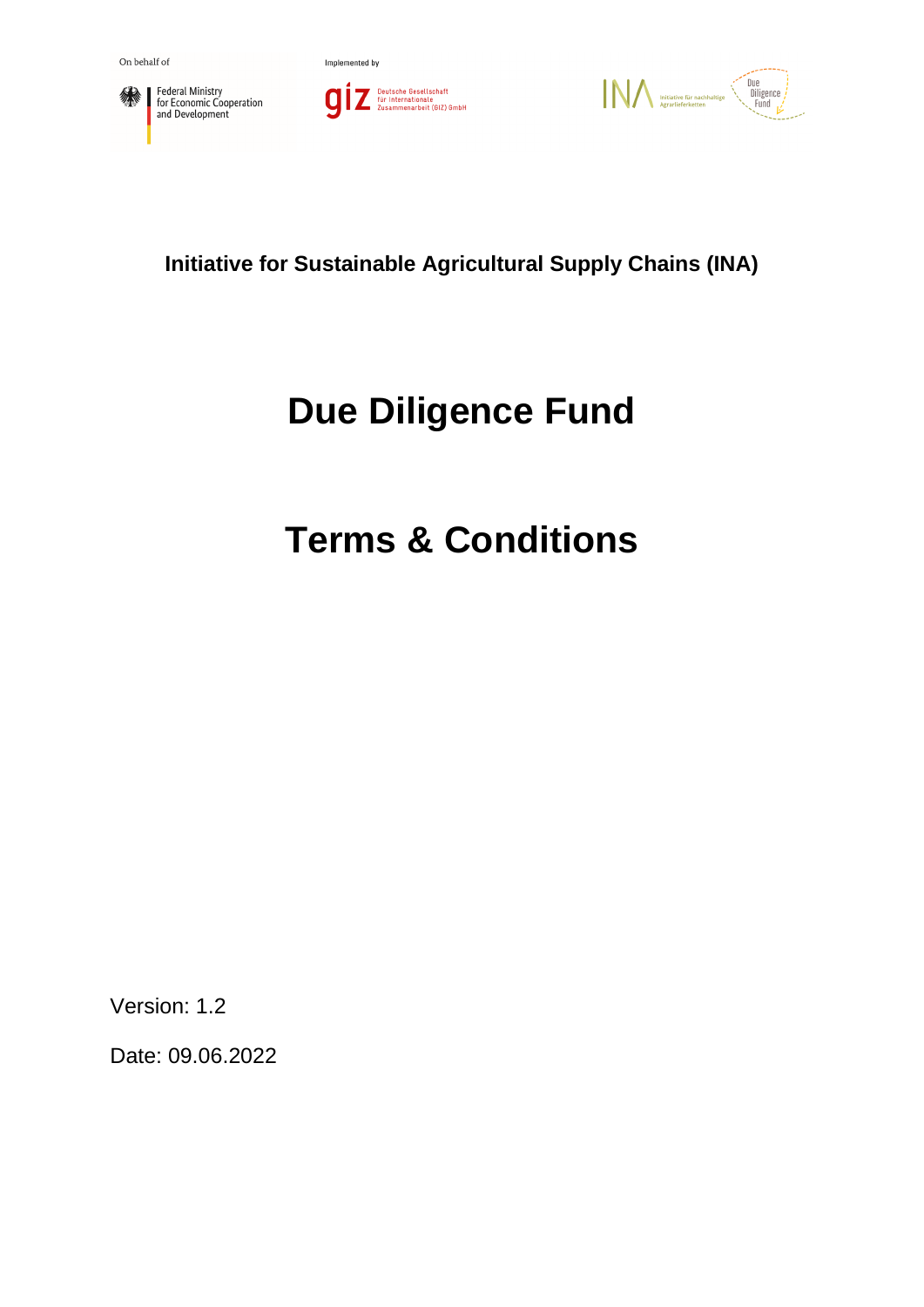





# **Content**

| I.   |  |
|------|--|
| Ш.   |  |
| III. |  |
| 1)   |  |
| 2)   |  |
| 3)   |  |
| 4)   |  |
| 5)   |  |
| 6)   |  |
| IV.  |  |
| 1)   |  |
| 2)   |  |
| 3)   |  |
|      |  |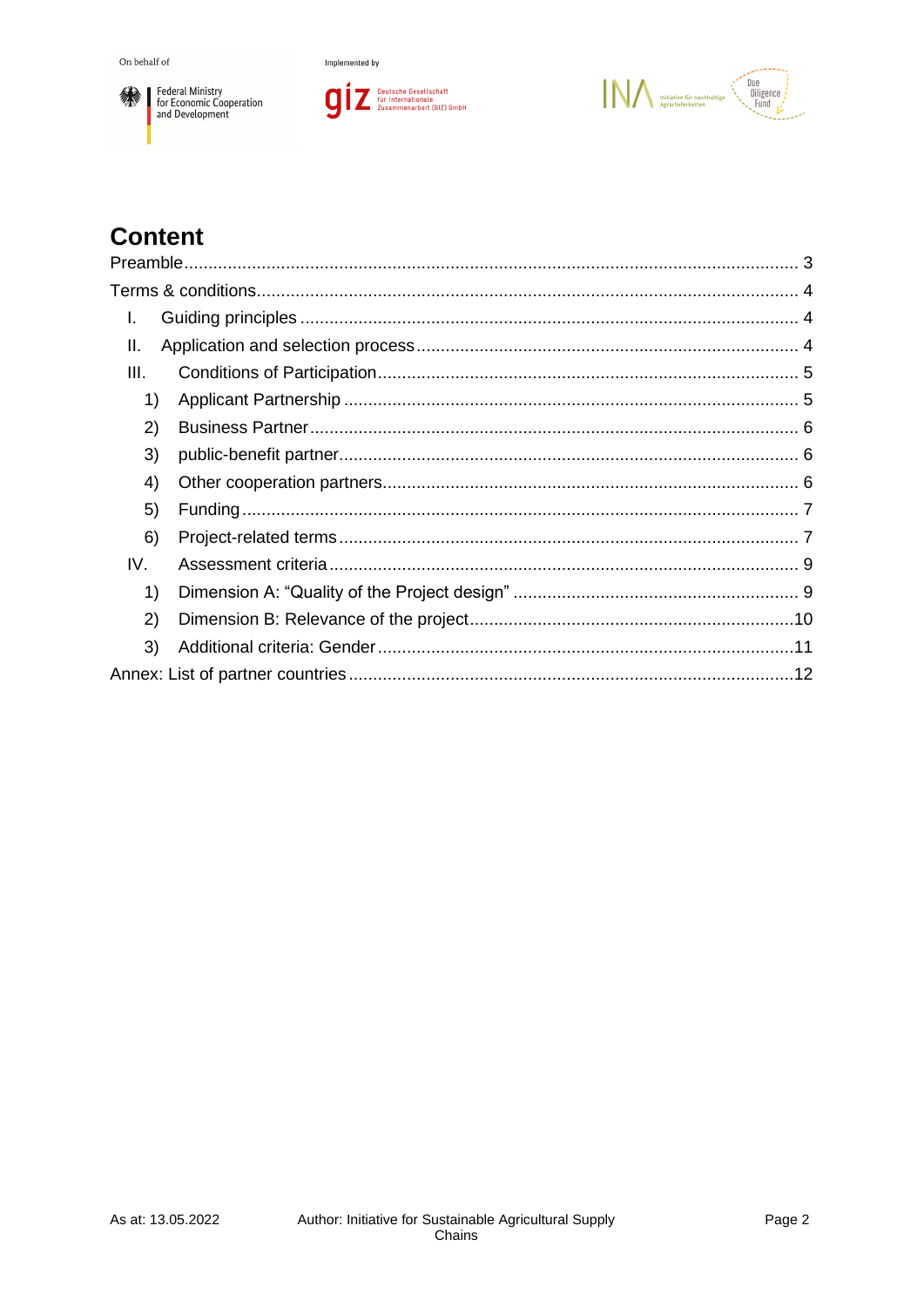





# <span id="page-2-0"></span>**Preamble**

The German Federal Ministry for Economic Cooperation and Development (BMZ) has commissioned the Deutsche Gesellschaft für Internationale Zusammenarbeit (GIZ) GmbH to promote the compliance of private businesses with due diligence requirements concerning human rights and the environment in global agricultural supply chains. In view of the German Supply Chain Due Diligence Act (LkSG), the *Due Diligence Fund* (DDF) has been set up as part of the [Initiative for Sustainable Agricultural Supply Chains](https://www.nachhaltige-agrarlieferketten.org/) (INA). Companies in the German agri-food sector, together with public-benefit partners, can apply for project funding to establish best practices for human rights and environmental due diligence in global supply chains.

The aim of the DDF is to identify promising practical approaches for the compliance with corporate due diligence requirements, to financially support their implementation on the ground in BMZ partner countries, and to make reports on implementation publicly available. The DDF thus develops and disseminates solutions to the challenge of complying with corporate due diligence obligations in agricultural supply chains as well as provides actual improvements regarding the living conditions of producers in partner countries.

The following terms & conditions set the framework for the implementation of the DDF's first competition round, starting with a *Call for Proposals* on **May 6 th , 2022**.

*Note: this is an English translation of the official German terms & conditions ("Förderrichtlinien") of the DDF. The application of the terms & conditions will be made following the German language version.*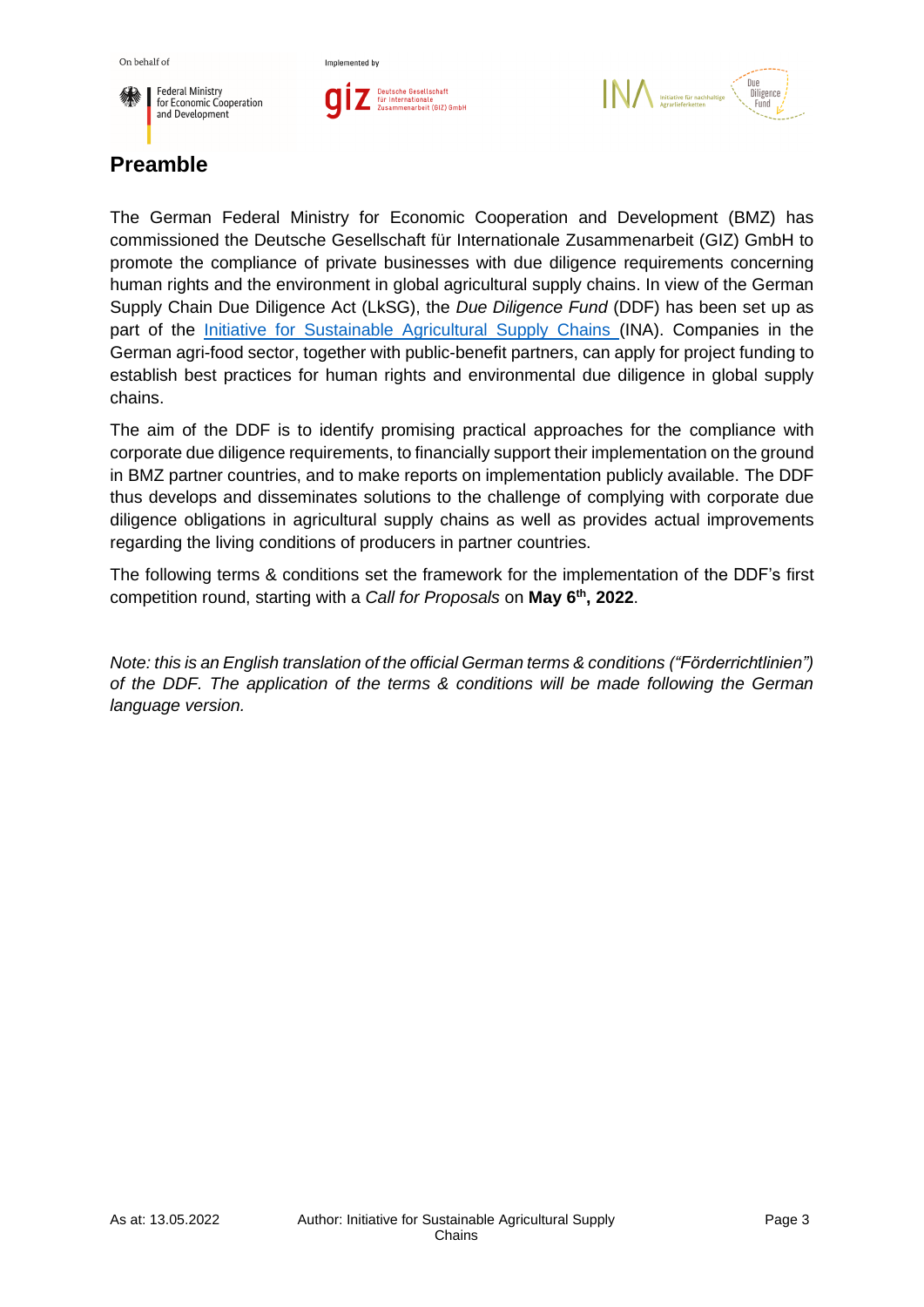





# <span id="page-3-0"></span>**Terms & conditions**

## <span id="page-3-1"></span>**I. Guiding principles**

- a) The Due Diligence Fund (DDF) promotes selected project proposals based on a competition.
- b) Project proposals are submitted within the framework of a partnership pursuant to Section III. 1) between
	- o one or more private-sector companies based in Germany (hereinafter referred to as **"business partner"**) and
	- o one or more public-benefit institutions/organizations (hereinafter referred to as **"public-benefit Partner")**

(Hereinafter referred to as **"partnership"**; business partner and public-benefit Partner hereinafter jointly referred to as "**partner**").

- c) Planned measures of the selected project proposals will be funded with an amount of **EUR 23,000 each up to EUR 123,000** over a period of up to **6 months (funding period).** The funding period for individual projects ends not later than 31.07.2023.
- d) Funded measures must be implemented within this funding period. The total duration of a project may exceed the funding period.
- e) The business partner tops up the public funds provided through the DDF with an own contribution to the amount specified under III. 5) g).
- f) An application does not constitute a legal entitlement to DDF funding. Funding approval is based on an individual case assessment.
- g) Funding for projects can be provided by two ways: either (1) GIZ signs a financing/grant agreement with the public-benefit partner, or (2) GIZ concludes a service contract with an external contractor for the benefit of the public-benefit Partner or a cooperation partner based in a partner country.
- h) A so-called **"gender corridor"** is applicable whereby the two eligible project proposals with the highest scores in the additional gender criteria will receive funding.

## <span id="page-3-2"></span>**II. Application and selection process**

The DDF competition is conducted in several stages:



## **1) Determination of potential eligibility**

- a) Only project proposals that meet all **Conditions for Participation** (Section III.) of the funding policy are *potentially eligible* for funding. GIZ decides on the determination of potential eligibility.
- b) To determine potential eligibility, the partnership must submit a **short proposal**.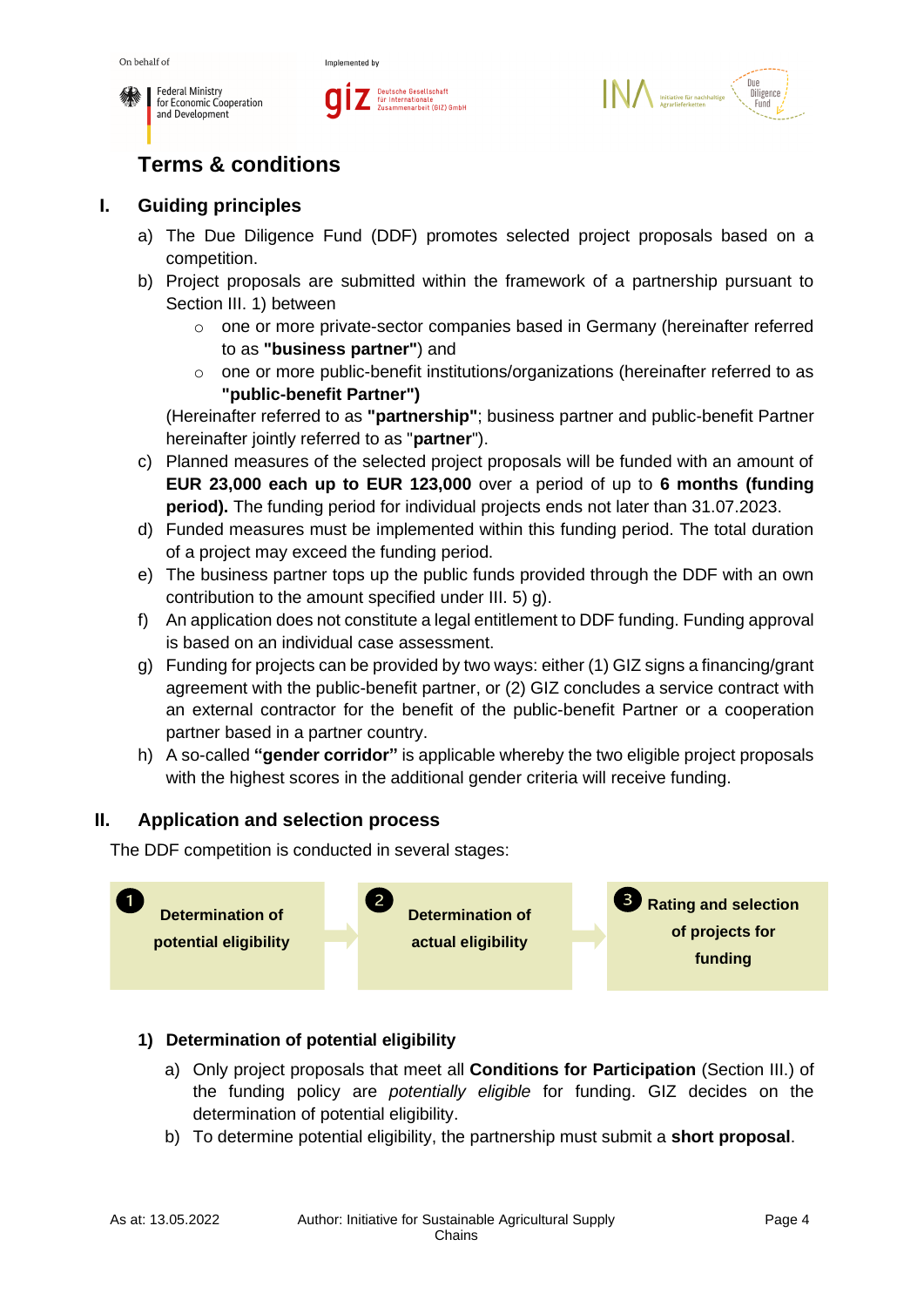





- c) The application must contain the application form completed and signed by authorised representatives of all partners including all appendices listed in the short proposal template.
- d) The deadline for submitting short proposals is **July 08th , 2022**.
- e) Applications are only accepted if they are complete (see all required documents and information) and were submitted within the deadline.
- f) Potential eligibility will be confirmed by GIZ at the latest by **July 15th , 2022**.
- g) If an application is *potentially eligible*, the partnership will be asked to submit a **comprehensive project proposal**.

#### **2) Determination of actual eligibility**

- a) *Actual eligible* applications are those that are *potentially eligible* and in general meet the evaluation criteria in Section IV. BMZ decides on the determination of actual eligibility for funding based on recommendations by GIZ.
- b) To allow the determination of actual eligibility, the partnership must submit a **comprehensive project proposal**, signed by all partners' representatives.
- c) All measures planned in the project proposal are relevant for the evaluation; including those that are not financed by the DDF within the funding period.
- **d)** The deadline for submission of comprehensive project proposals is **August 19th , 2022.**
- e) If an application is *actual eligible*, it is submitted to the competition jury for final assessment.

#### **3) Evaluation and selection of projects to be funded**

- a) Final funding commitments will be made by the competition jury with the involvement of BMZ and GIZ.
- b) The jury assesses all actual eligible applications using the assessment criteria (see below, section 4).
- c) The gender corridor will be used to fund two project proposals that have been determined to be *actual eligible* and achieve the highest score in the additional criteria.
- d) The **final decision** on the approval of the application and project funding will be announced by GIZ after the selection meeting of the jury, at the latest by **September 30th , 2022**.

## <span id="page-4-0"></span>**III. Conditions of Participation**

#### <span id="page-4-1"></span>**1) Applicant Partnership**

- a) The application must be submitted jointly by a partnership consisting of one or more business partner(s) registered in Germany and one or more public-benefit partner(s).
- b) If other stakeholders are involved, they can be specified as cooperation partners (see 4). Cooperation partners are not considered as members of the applicant partnership.
- c) The partnership is formalised through the joint signing of the application documents. The signatories are jointly responsible for implementation and reporting.
- d) The partnership must suppose of the required human resources, and their staff must have the relevant professional skills to manage the project.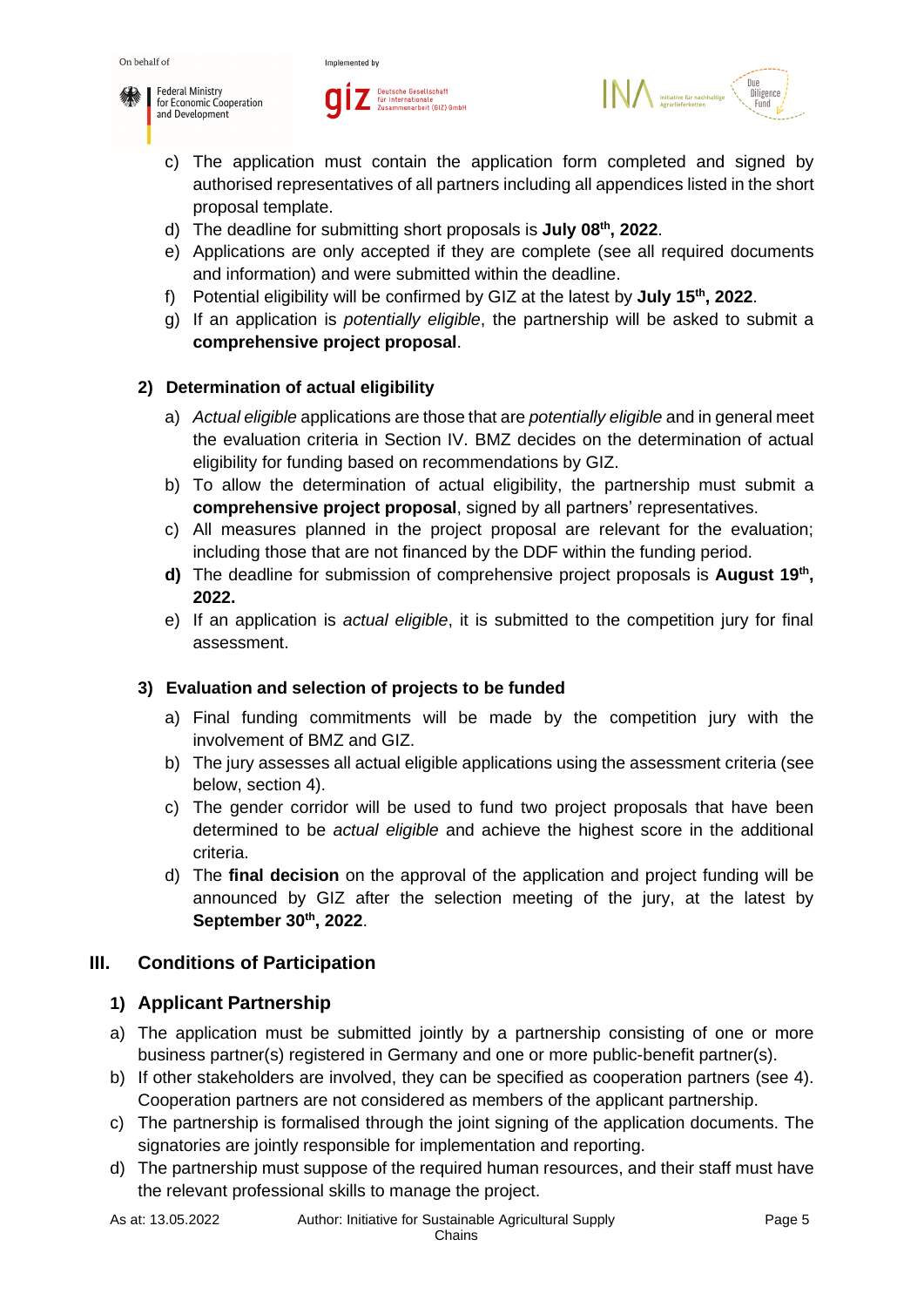





- e) Only one application per partnership can be submitted.
- f) There are no allegations/investigations of corruption against senior employees or the management of the business partner, the public-benefit partner, or any cooperation partner.
- g) None of the partners are included on the sanctions lists of the Federal Republic of Germany, the European Union, or the United Nations.

#### <span id="page-5-0"></span>**2) Business Partner**

To participate in the competition as a business partner within the framework of a partnership, the following conditions must be met:

- a) The business partner must be a legal entity in its own right and has to be registered in Germany. If registration, e.g., in the commercial register, cannot be submitted, reasons and, if necessary, alternative proof of the company's legal form must be provided.
- b) There must be at least two annual financial statements of the business partner available.
- c) The annual turnover must be at least EUR 800,000.
- d) The business partner must have a workforce of at least 8 employees.
- e) The business partner must prove sufficient financial solvency and liquidity for the company's required own contribution.
- f) The business partner must operate in one of INA's agricultural supply chains (see III. 6)b)), except in cases governed under III. 6) c).

#### <span id="page-5-1"></span>**3) public-benefit partner**

To participate in the competition as a public-benefit partner of a partnership, the following conditions must be met:

- a) It is either:
	- $\circ$  a public-benefit corporation with its registered office in the EU, the European Economic Area or Switzerland
	- o or a public-benefit institution/organization based in a partner country (see annex).
- b) An adequate accounting system with qualified personnel exists.
- c) Existence, mandate, and quality of internal control bodies are given.
- d) A prerequisite for GIZ to conclude a financing/grant agreement with the public-benefit partner is a successfully completed commercial and legal eligibility check (KEP).

#### <span id="page-5-2"></span>**4) Other cooperation partners**

- a) It is possible for further stakeholder to participate in the implementation of the project. They may be either additional businesses or public-benefit organisations as well as others (e.g., in academia or government).
- b) If the cooperation partner is intended to be the beneficiary (in accordance with clause III. 5) e)) of the funding, the cooperation partner's registered office must be in a partner country.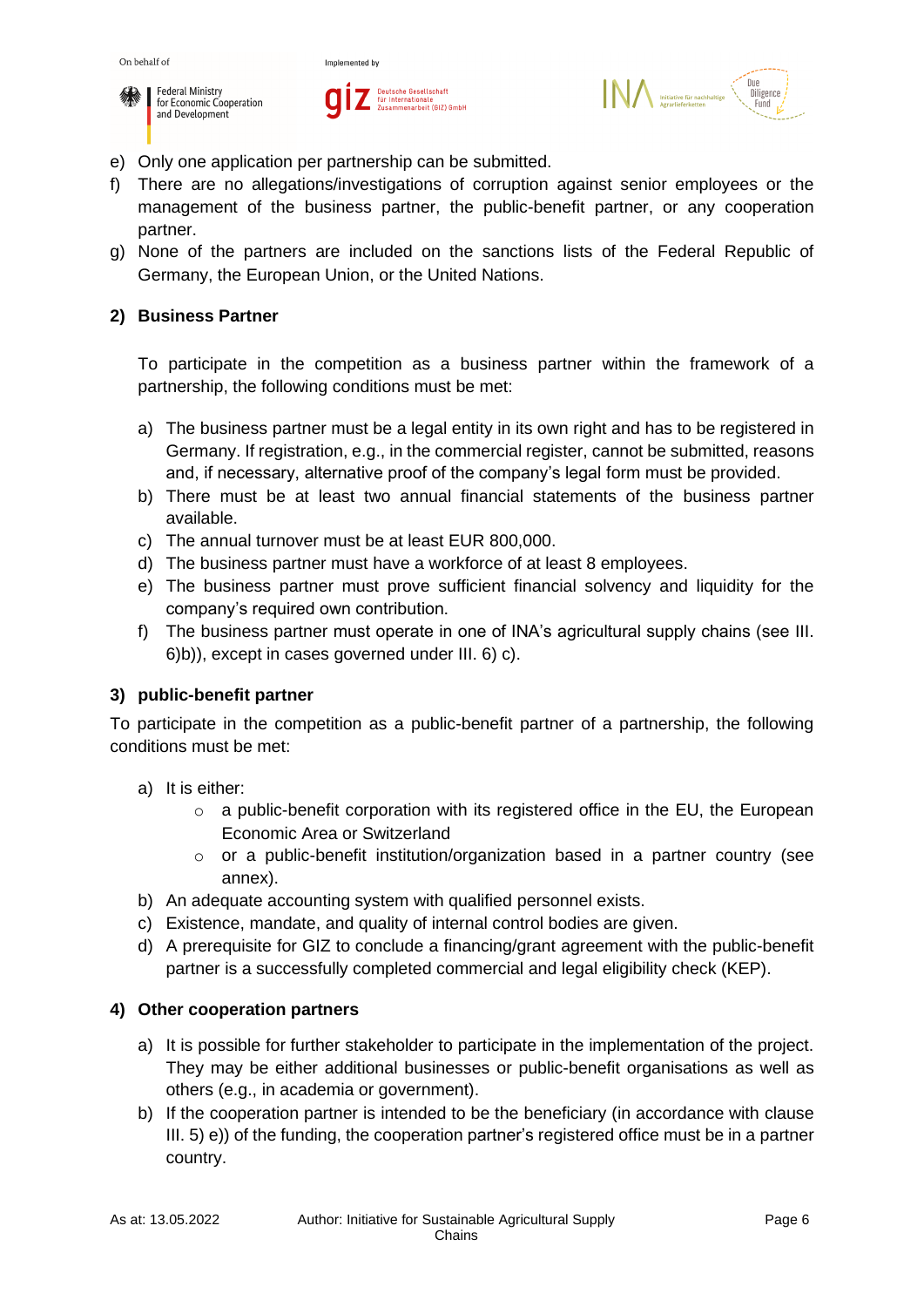





# <span id="page-6-0"></span>**5) Funding**

- a) The project must be worthwhile from a business point of view but is not directly relevant for the income account of the business partner. Hence, it is not possible to provide funding for core operations.
- b) DDF funding can only be provided for activities planned under the project proposal if they are carried out within a 6-month funding period. The funding period cannot exceed July 31<sup>st</sup>, 2023.
- c) The total duration of a project may exceed 6 months.
- d) Funding for selected project proposals is available between a minimum of EUR 23,000 and a maximum of EUR 123,000 provided by GIZ.
- e) Funding for projects can be provided by two ways: either (1) GIZ signs a financing/grant agreement with the public-benefit partner, or (2) GIZ concludes a service contract with an external contractor for the benefit of the public-benefit partner or a cooperation partner based in a partner country.
- f) The business partner(s) of the applying partnership must top up the public funds made available through the DDF by own contributions. This can also be done through *in kind* contributions (e.g., provision of staff, real estates etc.).
- g) The amount of required own contributions depends on the business category. The SME threshold values defined in the latest recommendations of the EU Commission are applied. In the case of a business partner that is part of a group, the number of employees and the group's sales or balance sheet total must be considered, depending on the size of the shareholding. In the case of several business partners, the thresholds for the largest company apply.
- h) The proposal submitted to the DDF indicates the amount and form in which the business partner intends to make the required own contribution.

| Business category | Number<br>οf | Turnover or balance    | Level                | οf | own |
|-------------------|--------------|------------------------|----------------------|----|-----|
|                   | employees    | sheet total in EUR per | contribution         |    |     |
|                   |              | year                   |                      |    |     |
| Small enterprise  | up to 49     | up to 10 million or    | at least 25% of the  |    |     |
|                   |              | up to 10 million       | funding              |    |     |
|                   |              |                        |                      |    |     |
| Medium-sized      | up to 249    | up to 50 million or    | at least 50% of the  |    |     |
| enterprise        |              | up to 43 million       | funding              |    |     |
|                   |              |                        |                      |    |     |
| All other         | from $250$   | from 50 million or     | at least 100% of the |    |     |
| enterprises       |              | from 43 million        | funding              |    |     |
|                   |              |                        |                      |    |     |

*Table 1: Thresholds as defined by EU-Commission*

#### <span id="page-6-1"></span>**6) Project-related terms**

- a) The problem stipulated in the project proposal addresses risks that have been identified in an analysis conducted by the business partner or an analysis prepared on the occasion of drafting the proposal, or about which the business partner(s) have gained substantial knowledge by other means.
- b) The project proposal relates to one of the focal agricultural raw materials of the INA: bananas, cotton, natural rubber, coffee, cocoa, orange juice, palm oil, soy, tea, spices.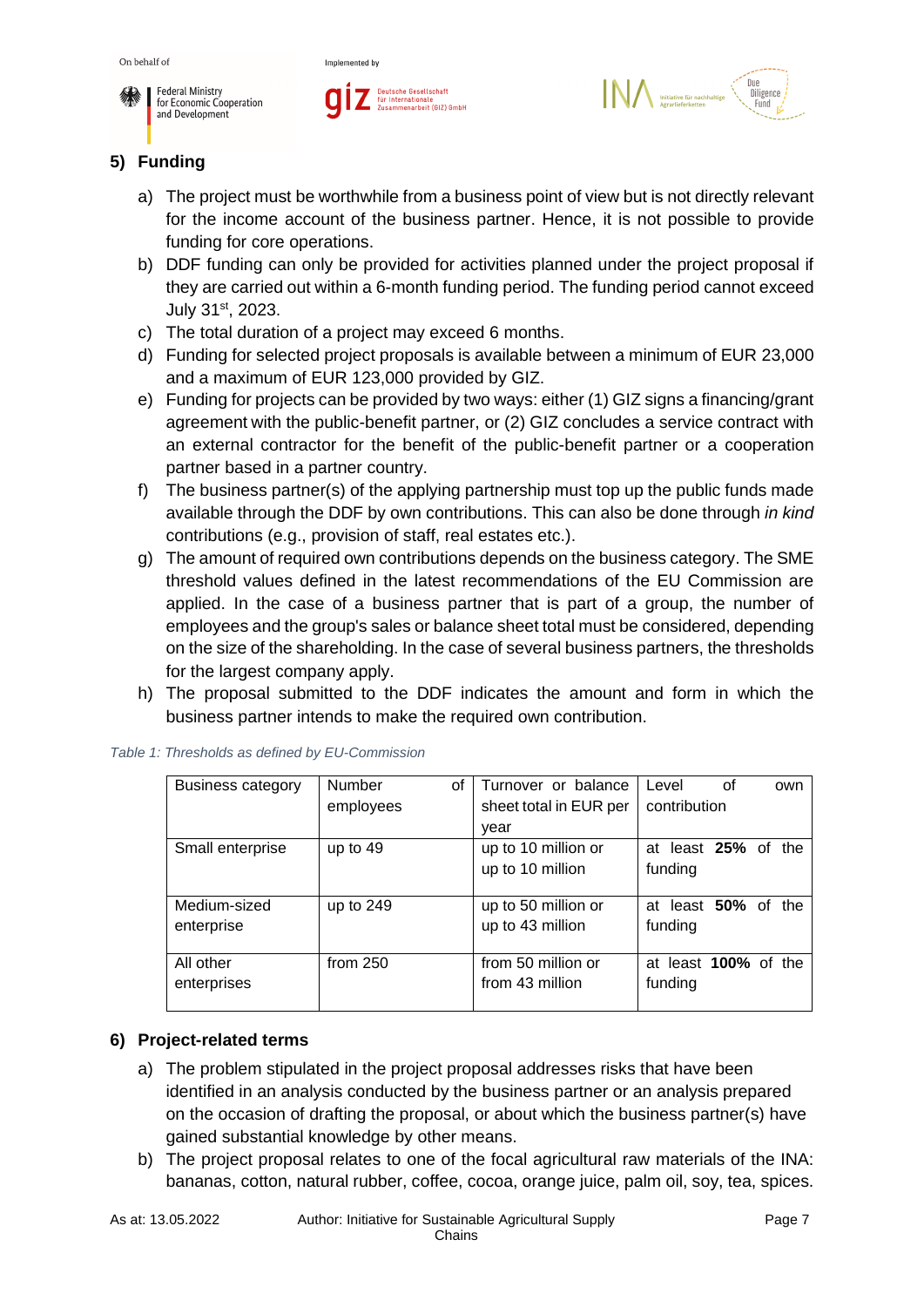





- c) If the project proposal is related to other agricultural raw materials not mentioned under b), but specifically addresses the work and goals of INA, potential eligibility is determined on a case-to-case basis by GIZ together with BMZ.
- d) The proposed project must aim to help improve corporate due diligence on human rights and the environment, in particular regarding the core elements 2 (Identify Risks), 3 (Minimise Risks), 4 (Inform and Report) & 5 (Enable Complaints) of the German National Action Plan on Business and Human Rights (NAP).
- e) The project proposal must include on the ground activities in one or more of the partner countries.
- f) Directly affected parties or their legitimate representatives (e.g. trade unions, local civil society or governmental organizations) in the partner countries are involved in the planning of the project.
- g) Funded activities as defined in clause e) must be carried out within the funding period.
- h) The project proposal must contain a follow-up plan for implemented activities beyond the funding period.
- i) The partnership subsequently publicly presents the measures implemented during the funding period and their results.
- j) The nature and extent of the intended changes must be measurable during the project period.
- k) The project proposal must contain a specific monitoring and evaluation plan.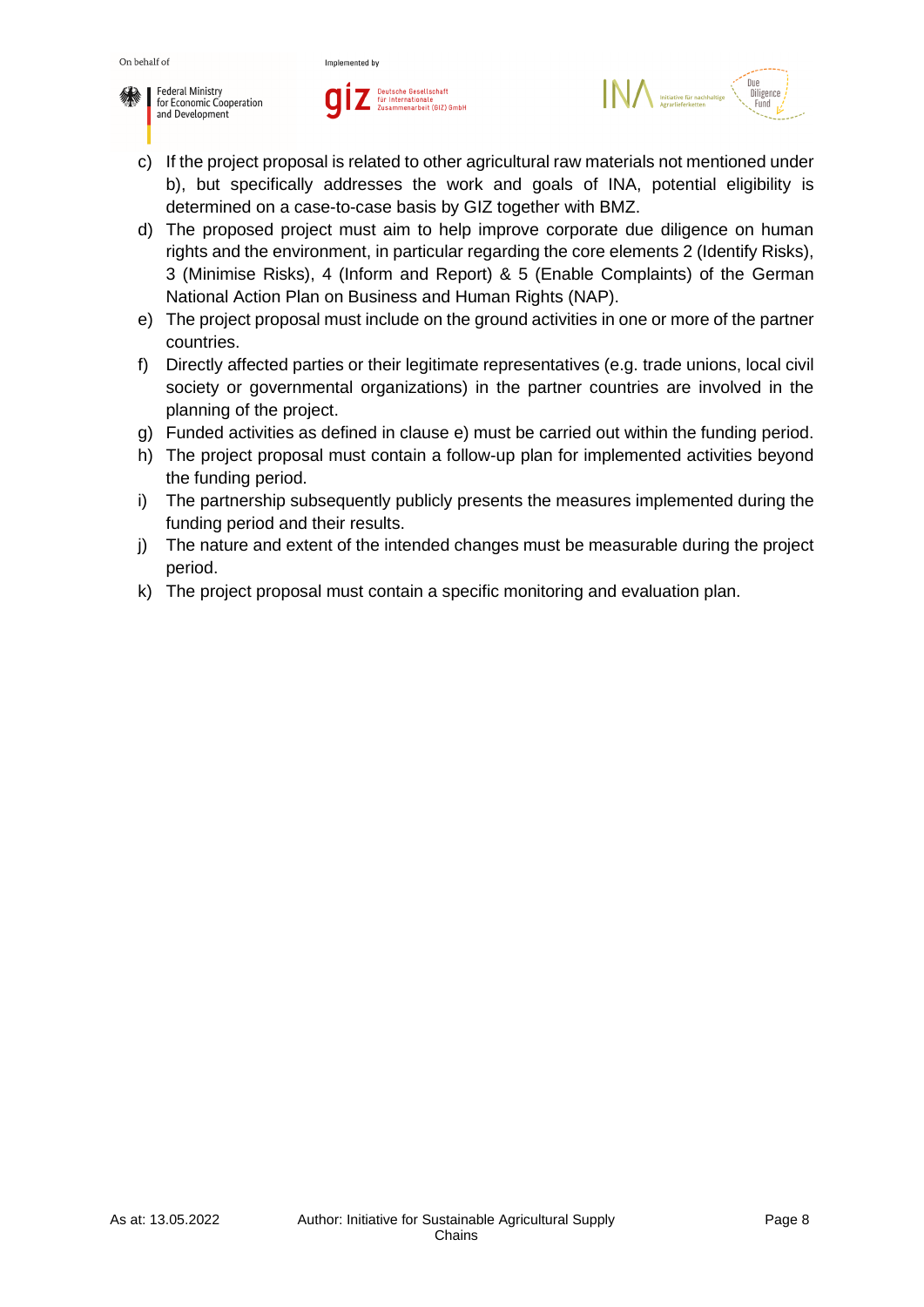

On behalf of



Implemented by



#### <span id="page-8-0"></span>**IV. Assessment criteria**

To determine actual eligibility for funding as well as the final decision on funding, the competition jury evaluates the preselected applications on the basis of the criteria defined here regarding the dimensions of *quality of the project design* as well as *relevance of the project*. The criteria are evaluated on a scale from 0 to 5.

The projects with the highest score will be selected by the jury for funding through the DDF. In addition, the DDF considers projects with a specific gender reference to be particularly applicable for funding. A project proposal can therefore achieve a higher score complying with the additional gender criteria. Through the special gender corridor, the two eligible project proposals that scored highest in the additional criteria will receive funding.

## <span id="page-8-1"></span>**1) Dimension A: "Quality of the Project design"**

The purpose of this dimension is to select projects among the submitted project proposals that particularly meet the key principles of corporate due diligence. Another purpose is to ensure that the methodological approach can be adapted by other companies in the agricultural and food sector. In this way, the DDF can develop and disseminate *best practices* for possible activities conducted by companies to meet their corporate due diligence duties.

| <b>Criterion</b>                                                                                                                                                                         | <b>Guidance</b>                                                                                                                                                                                                                                                                                                                                                                                                                                                                                           |
|------------------------------------------------------------------------------------------------------------------------------------------------------------------------------------------|-----------------------------------------------------------------------------------------------------------------------------------------------------------------------------------------------------------------------------------------------------------------------------------------------------------------------------------------------------------------------------------------------------------------------------------------------------------------------------------------------------------|
| Criterion A1: Activities must relate to the risk<br>analysis<br>Activities are derived from a risk analysis of the<br>relevant business partners, covering the affected<br>supply chain. | its company-specific risk analysis<br>In.<br>(see<br>conditions of participation), the business partner<br>must have identified the potential or actual<br>negative impacts that are to be mitigated or<br>avoided by the project proposal at hand.<br>The prioritisation of activities must be plausible.                                                                                                                                                                                                |
| Criterion A2: Involvement of key stakeholders<br>The relevant stakeholders are involved when<br>planning and implementing the activities.                                                | In addition to the implementing partners, key<br>stakeholders specifically include anyone who is<br>directly affected. In addition, it may be relevant to<br>include local civil society and non-governmental<br>stakeholders.                                                                                                                                                                                                                                                                            |
| <b>Criterion A3: Innovative instruments</b><br>The project applies innovative instruments.                                                                                               | Innovative tools and methods are used that have<br>not yet been scaled and/or established as good<br>practices. Examples can be found in the areas of<br>Participation and<br>empowerment<br>of -<br>disadvantaged stakeholders through the<br>establishment of new organizational and<br>cooperation models, or<br>Networking through digitization and the<br>$\bullet$<br>use of new technologies, or<br>Application of new methodologies, e.g.,<br>for the calculation of living-income<br>benchmarks. |
| <b>Criterion A4: Suitability of activities</b>                                                                                                                                           | mechanisms<br>Concrete<br>for<br>achieving<br>the<br>objectives have been elaborated.                                                                                                                                                                                                                                                                                                                                                                                                                     |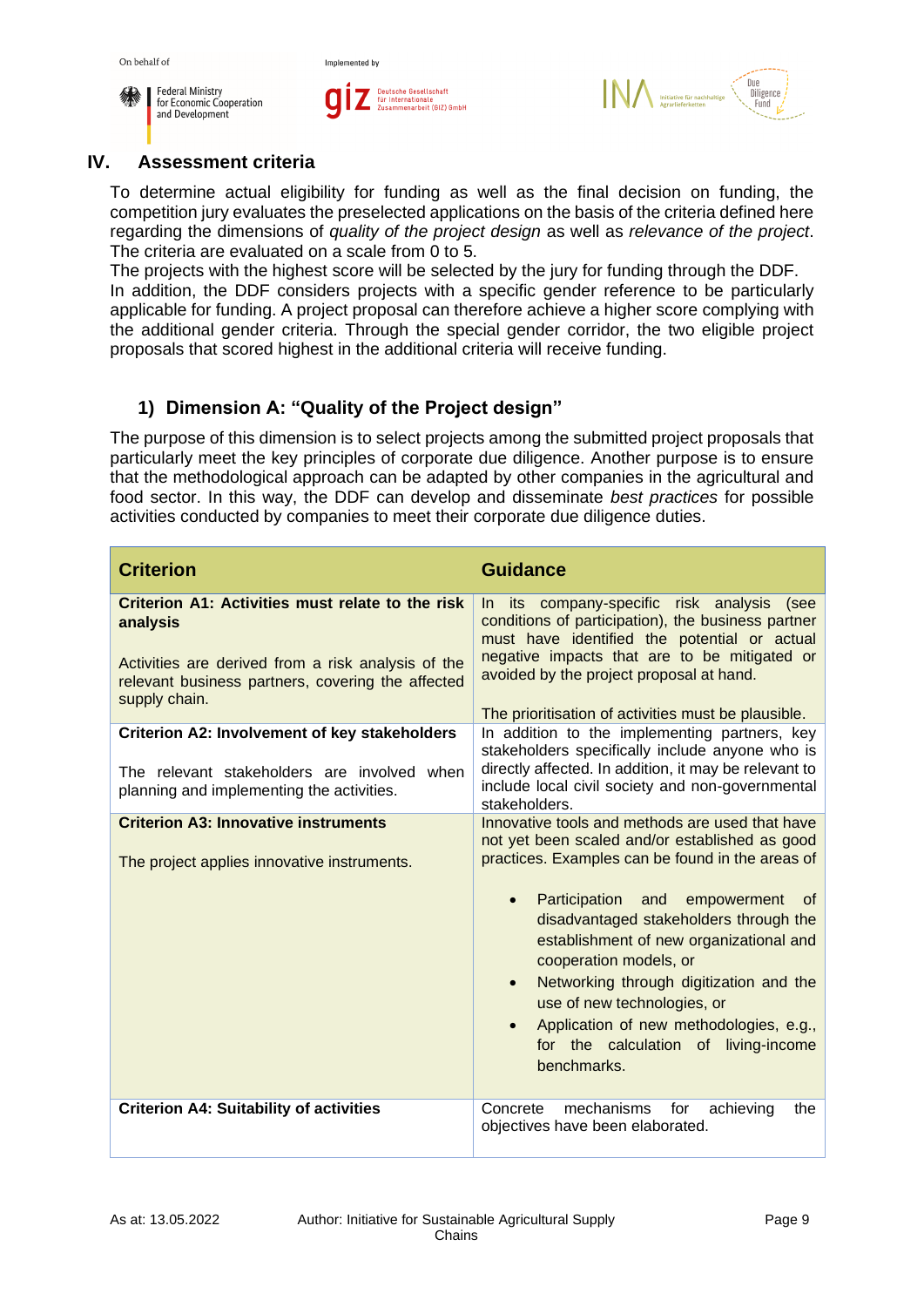





| The envisaged activities are suitable for achieving<br>the set objectives. The risk for non-intended<br>negative effects is low.                   | The planned activities for the project period must<br>be feasible.<br>non-intended effects<br>Possible<br>should<br>be.<br>considered when planning the measures. In<br>particular, the principle of "do no harm" should be<br>observed regarding gender equality, possible<br>integrity risks, and possible negative effects on<br>the competitiveness of economic activities in<br>partner countries |
|----------------------------------------------------------------------------------------------------------------------------------------------------|--------------------------------------------------------------------------------------------------------------------------------------------------------------------------------------------------------------------------------------------------------------------------------------------------------------------------------------------------------------------------------------------------------|
| <b>Criterion A5: Adaptability</b><br>The project is particularly suitable for adaptation by<br>other companies in the agricultural and food sector | The measures specified in a project proposal<br>must be designed in such a way that they are<br>relevant and effective not only to a specific local<br>context but also to similar supply chains.                                                                                                                                                                                                      |

# <span id="page-9-0"></span>**2) Dimension B: Relevance of the project**

The purpose of this dimension is to select project proposals from among those submitted that have particularly high potential to mitigate risks effectively and sustainably in terms of human rights or environmental issues. High potential means that the intended activities form part of a process-oriented implementation logic and not just the specific framework of one specific project. Rather, they must achieve a more wide-ranging effect (broad impact and scalability), thus showing that the project is especially relevant.

| <b>Criterion</b>                                                                                                   | <b>Guidance</b>                                                                                                                              |  |  |
|--------------------------------------------------------------------------------------------------------------------|----------------------------------------------------------------------------------------------------------------------------------------------|--|--|
| <b>Criterion B1: Core human rights issues</b>                                                                      | Core topics include: ILO Core Labor Standards,<br>Gender Equality, Poverty Reduction, Living<br>Income/Wage, Food Security,<br>Employment    |  |  |
| The project has a mitigating or preventive effect on<br>potential or actual negative impacts on human<br>rights    | Promotion/Local Value Creation, Land Rights,<br><b>Cultural Rights.</b>                                                                      |  |  |
|                                                                                                                    | The activities foreseen in the project proposal<br>must aim to contribute to the mitigation or<br>prevention of potential or actual impacts. |  |  |
| <b>Criterion B2: Environmental core issues</b>                                                                     | include: Deforestation<br>Core<br>topics<br>(and<br>comparable conversion of other types of                                                  |  |  |
| The project has a mitigating or preventive effect on<br>potential or actual negative impacts on the<br>environment | ecosystems), Climate change mitigation and<br>adaptation, Biodiversity, Water, Soil.                                                         |  |  |
|                                                                                                                    | Measures included in the project proposal aim to<br>contribute to the mitigation or prevention of<br>potential or actual impacts.            |  |  |
| <b>Criterion B3: Holistic approach</b>                                                                             | The project must make a major contribution to<br>mitigating or avoiding negative impacts on both                                             |  |  |
| The project pursues a holistic approach                                                                            | human rights and the environment. They are<br>designed with regard to both dimensions.                                                       |  |  |
|                                                                                                                    | The economic sustainability of the activities<br>concerned should be improved, or at least not<br>negatively impaired.                       |  |  |
| <b>Criterion B4: Process-oriented implementation</b>                                                               | The project must implement activities that can be<br>integrated<br>into<br>long-term<br>due<br>diligence                                     |  |  |
|                                                                                                                    | It means that structures can be<br>processes.                                                                                                |  |  |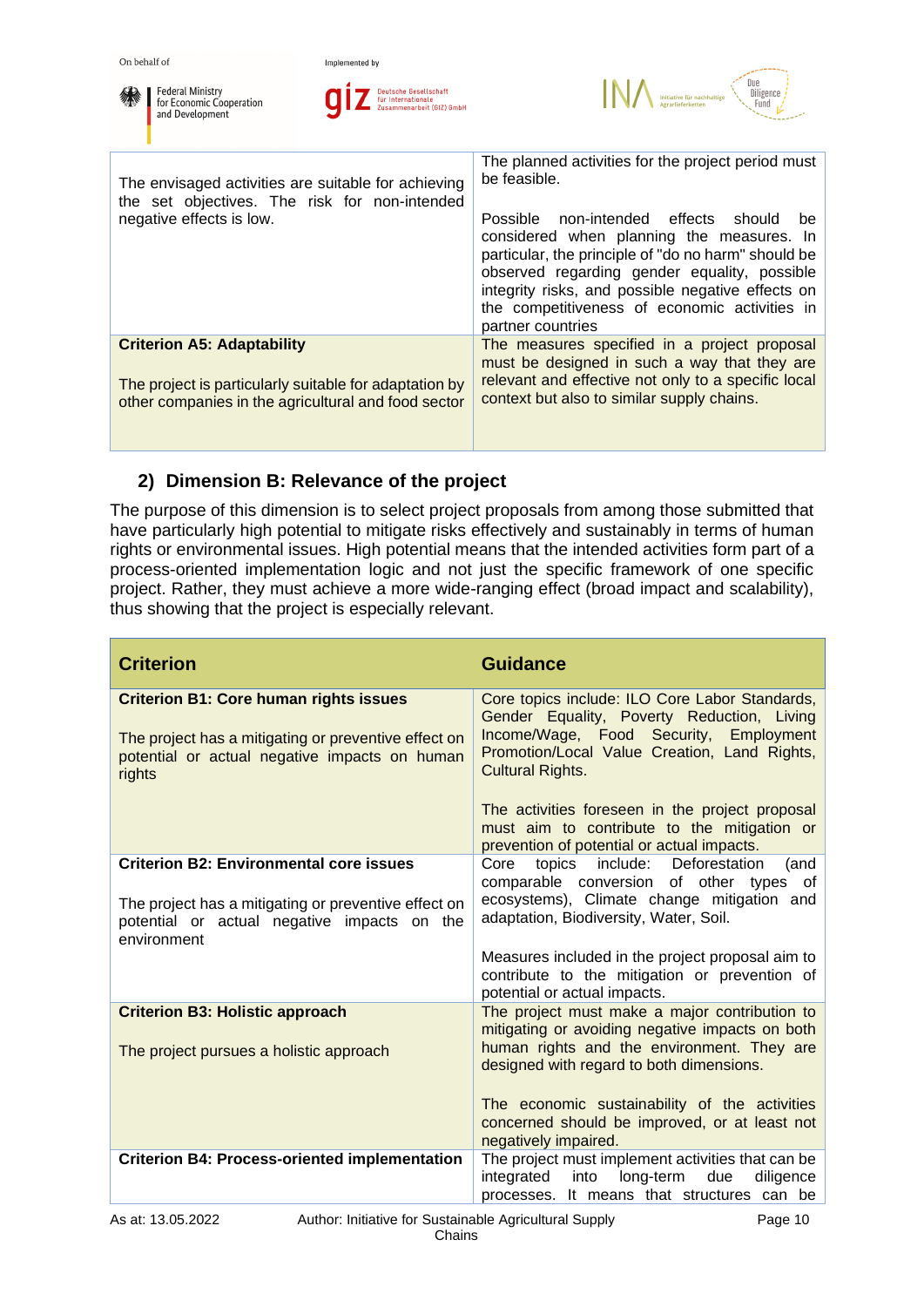

**O** *Lettsche Gesellschaft*<br>*Lettschaft*<br>*Zusammenarbeit (GIZ) GmbH* 



| The project must strengthen the process-oriented<br>implementation of corporate due<br>diligence<br>obligations | developed or promoted that foster the compliance<br>with due diligence obligations and mitigation of<br>risks, both medium and long term. One example<br>may be the establishment of a mechanism or the<br>alignment of procurement practices with the due<br>diligence requirements. |  |  |
|-----------------------------------------------------------------------------------------------------------------|---------------------------------------------------------------------------------------------------------------------------------------------------------------------------------------------------------------------------------------------------------------------------------------|--|--|
| <b>Criterion B5: Broad impact</b><br>The project must have a broad impact                                       | Projects are particularly worthy of funding (actual<br>eligibility) if their activities to mitigate or avoid<br>risks have an impact beyond one business'<br>supply chain, i.e. create an impact to an entire                                                                         |  |  |
|                                                                                                                 | sector and/or a wider region.                                                                                                                                                                                                                                                         |  |  |

# <span id="page-10-0"></span>**3) Additional criteria: Gender**

| <b>Criterion</b>                                                                                                                    | <b>Guidance</b>                                                                                                                                                                                   |
|-------------------------------------------------------------------------------------------------------------------------------------|---------------------------------------------------------------------------------------------------------------------------------------------------------------------------------------------------|
| <b>Criterion G1: Gender analysis</b><br>The project is based on an existing gender                                                  | The gender analysis contains findings on current<br>gender relations and roles as well as gender-<br>specific interests, needs, potentials and                                                    |
| including<br>analysis,<br>robust<br>data.                                                                                           | disadvantages of people (especially women) in<br>the supply chain addressed.                                                                                                                      |
| Criterion G2: Gender equality within the<br>governance structure of the project<br>The concept of gender equality is represented in | Representation can be achieved, for example,<br>involvement<br>of<br>local<br>through<br>women's<br>organisations and/or the composition of steering<br>committees                                |
| the governance structure of the project                                                                                             |                                                                                                                                                                                                   |
| Criterion G3: Activities to ensure gender<br>equality (gender-responsive approach)                                                  | Project measures go beyond purely gender-<br>differentiated measures and specifically promote<br>gender equality.                                                                                 |
| The project promotes gender equality through<br>targeted activities.                                                                | These include measures to combat gender-<br>based violence (GBV).                                                                                                                                 |
| Criterion G4:<br>gender-<br><b>Concept</b><br>for<br>transformative approach                                                        | The project implements measures that go beyond<br>the actual target group to involve various social<br>groups in the critical examination and questioning<br>of power relations and gender norms. |
| The project will develop approaches to address<br>underlying norms, values, and causes of gender                                    |                                                                                                                                                                                                   |
| inequities.                                                                                                                         | For example, gender transformative approaches<br>create opportunities to promote positions of social<br>and political influence for women in communities.                                         |